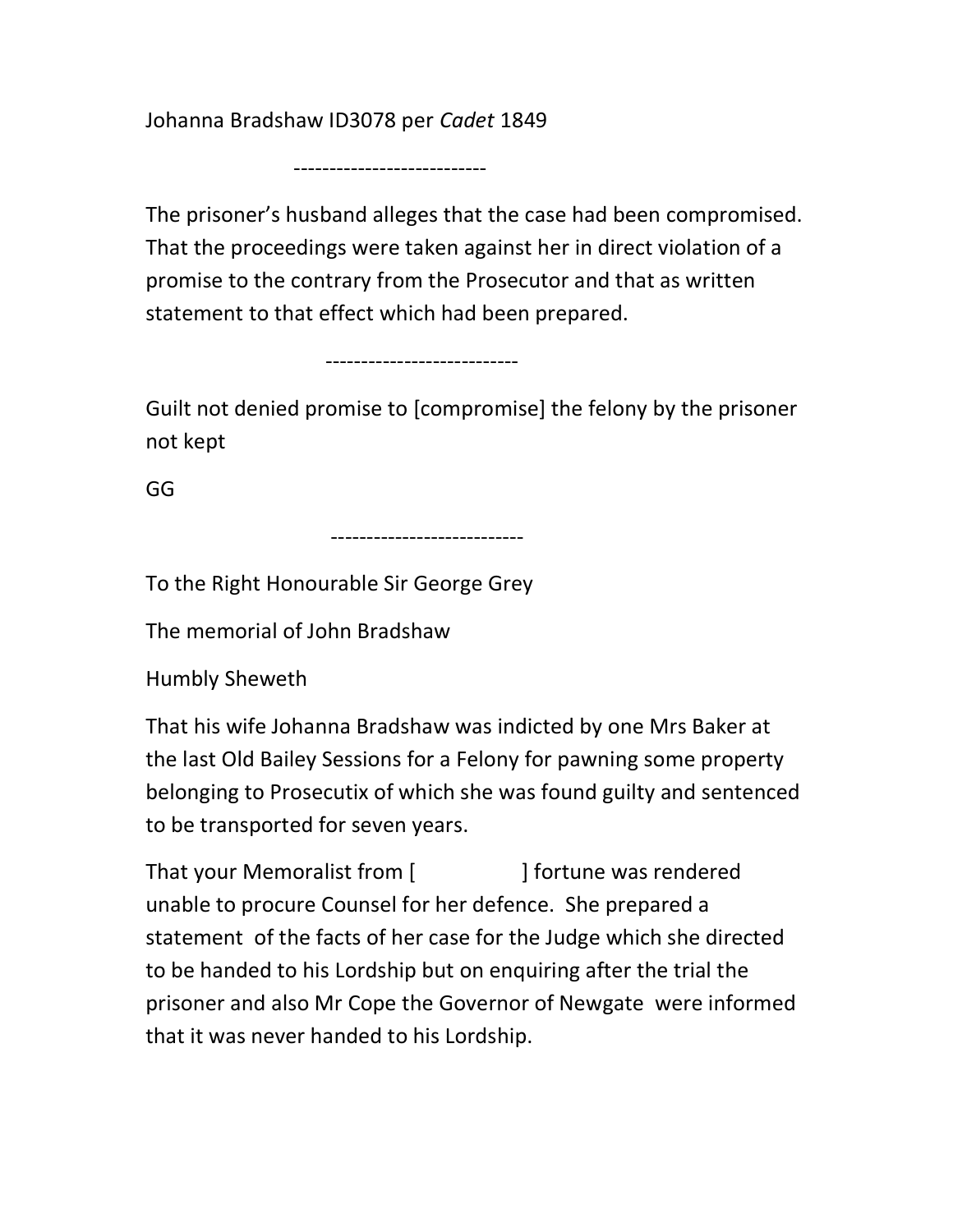That in the above statement the P:risoner fully explained the facts of the case which were that the Prosecutix after the property was discovered missing came to the Prisoner and told her she suspected her of removing it and added, that if she would confess the truth she would forgive her. That the Prisoner did confess in the presence of a Policeman who accompanied the Prosecutix.

That your memoralist at the request of the Prosecutix gave her his IOU for the amount that the property was pledged for .

That three weeks after this the Prosecutix requested your Memoralist to released a shawl part of the said property. That he sent the Prisoner to the Prosecutix residence to obtain the ticket when she gave her in charge if a Policeman and referred the said indictment against her notwithstanding the above mentioned compromise.

That your memoralist is being constantly annoyed by the Prosecutix for the amount of the IOU. And is threatened by her with legal proceedings.

That the Governor of Newgate Prison your memoralist and others believe if the Judge who tried her had been in possession of the above mentioned facts he would never have passed the sentence he did.

That your Memoralist trusts you will make an enquiry into this case and not allow a helpless woman to be deprived unjustly of her liberty for seven years and that you will extend any mercy that you may think fit and the prisoner and your Memoralist will ever pray.

15th May 1848

Chester Arms